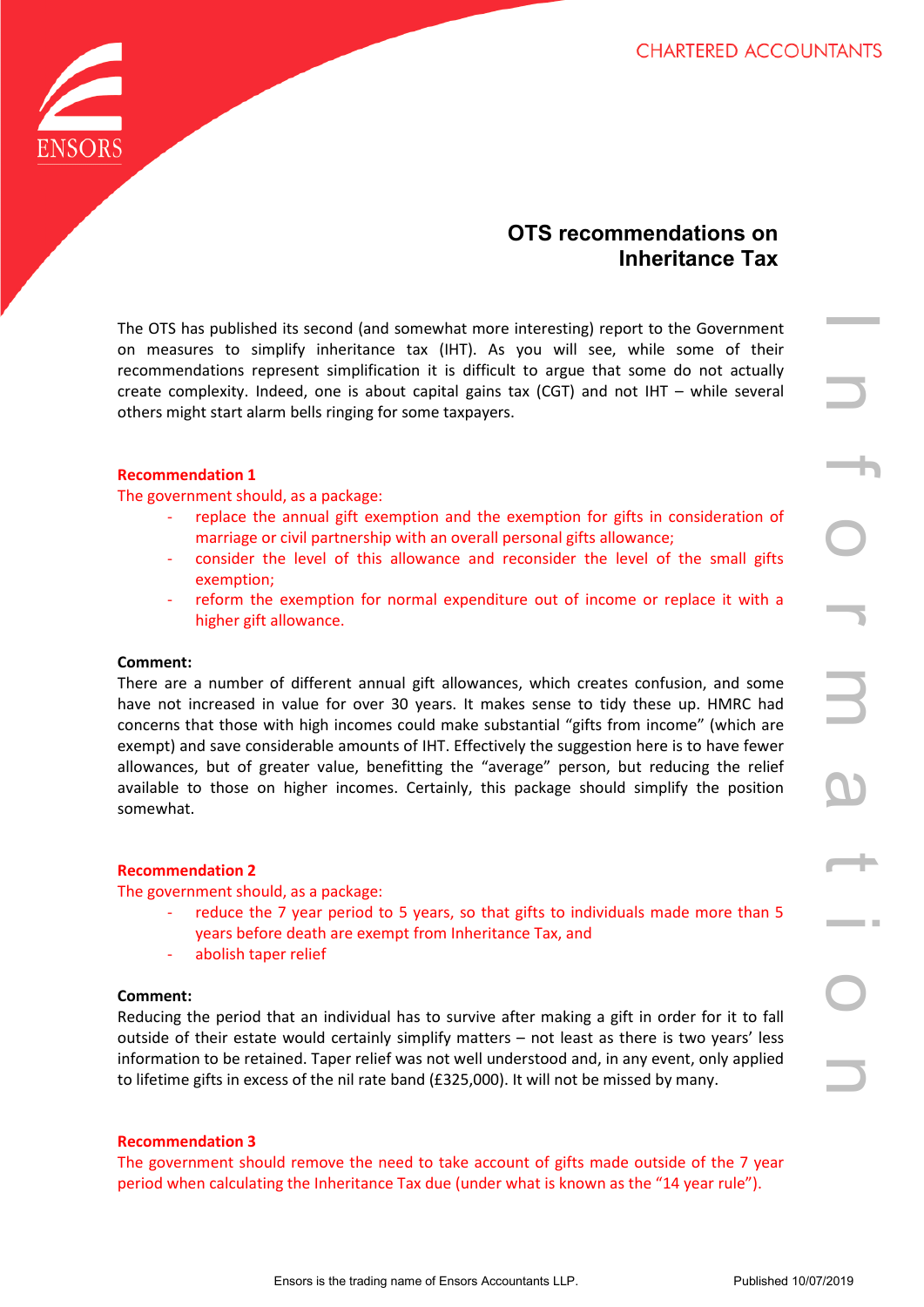## **Comment:**

This is a technical point that could potentially impact those who create a trust and then, within 7 years of that, make a potentially exempt gift to an individual and die within 7 years of that later gift. The creation of the trust will impact the tax that becomes due on the gift to the individual, even though the trust was set up more than 7 years before death.

Certainly, removing this legislation would simplify matters and is unlikely to have much of an impact on the tax take.

#### **Recommendation 4**

The government should explore options for simplifying and clarifying the rules on liability for the payment of tax on lifetime gifts to individuals and the allocation of the nil rate band.

#### **Comment:**

There are two points here – and only one is simplification.

Clarifying the rules as to who is liable for tax which becomes due on a gift to an individual (because the donor did not survive 7 years) would be helpful. Few gift recipients realise that they are liable in the first instance.

The allocation of the nil rate band is actually already very simple, it is merely allocated to the earliest gift. That does, however, create "unfair" situations as the person who receives the first gift will get the full nil rate band allocated to it and possibly pay no tax, whereas the next gift recipient will be taxable in full.

While I welcome the logic and "fairness" of this recommendation, it appears to have little to do with simplification.

## **Recommendation 5**

Where a relief or exemption from Inheritance Tax applies, the government should consider removing the capital gains uplift and instead provide that the recipient is treated as acquiring the assets at the historic base cost of the person who has died.

#### **Comment:**

And this is just adding complexity. Currently there is no CGT on death and all values are uplifted. While this is very simple the OTS appear to have taken offence to the fact that an individual inheriting an asset which benefitted from a relief (and therefore had no IHT liability) could immediately sell it and pay no CGT on sale because the value has just been uplifted.

Again, while there is a logic behind this proposal, it is very difficult to see the simplification. As things stand there is no need to consider the CGT position on death and no need to retain historic information. If the uplift were to be removed where a relief has restricted the IHT liability there would not only be some complex legislation needed (e.g. what if there was only partial IHT relief?) as to which assets do not get the uplift, but also records of base costs of assets might need to be passed on from generation to generation until an asset is sold.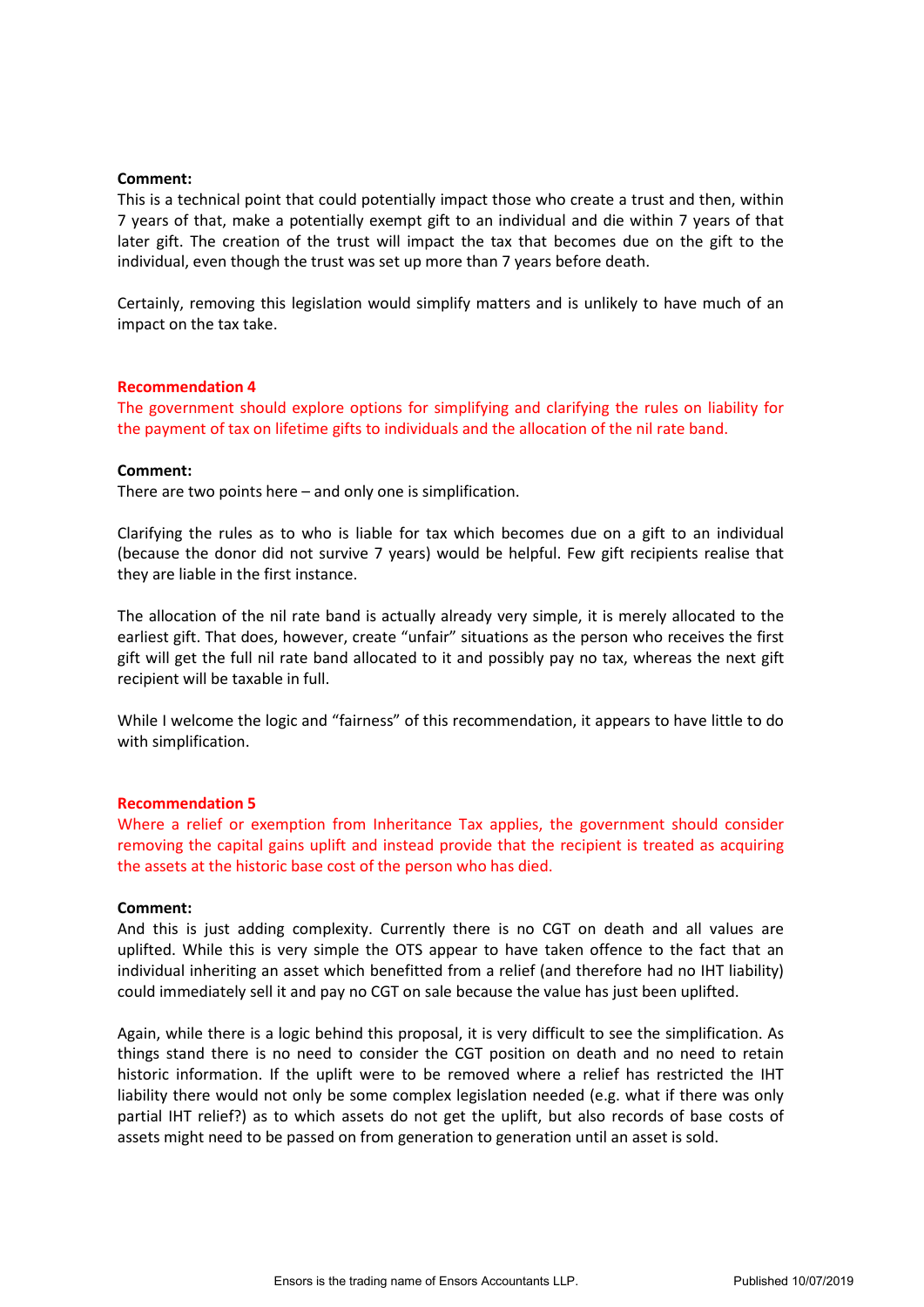## **Recommendation 6**

The government should, as a package:

- consider whether it continues to be appropriate for the level of trading activity for BPR to be set at a lower level than that for gift holdover relief or entrepreneurs' relief;
- review the treatment of indirect non-controlling holdings in trading companies, and
- consider whether to align the Inheritance Tax treatment of furnished holiday lets (FHLs) with that of Income Tax and Capital Gains Tax, where they are treated as trading providing that certain conditions are met.

## **Comment:**

While the middle bullet point is something of a technical issue, the other two are of rather greater impact.

The qualification for a business to qualify as "trading" for CGT purposes is that 80% of "what it does" must be trading. In order to qualify for IHT business property relief a business needs to be "mainly" (more than 50%) trading. On the basis that the Chancellor is unlikely to make it easier for individuals to get CGT reliefs, aligning the two would presumably mean that the threshold to obtain business property relief would increase to 80%.

My immediate reaction is that this could lead to a complete loss of business property relief for many farms and agricultural estates which have diversified and obtain, for example, rental income from unused farm buildings and cottages or solar panels.

The test for the 50/80% qualification level looks at the business activities "in the round" – taking account of income, profit, asset values and time spent . However, we know that many businesses, particularly in the agricultural sector) have been striving to qualify under the 50% test – clearly they will face issues if the target now moves to 80%.

The IHT treatment of FHLs has been the subject of much disagreement in recent years and the subject matter of a number of tribunal decisions. Certainly, some clarity is needed. There is sense in aligning the treatment of IHT, income tax and CGT for these properties, but I would not be optimistic this would get Government approval. That said, the OTS recommendations would likely boost tax revenues considerably there would be some scope for a "giveaway".

## **Recommendation 7**

The government should review the treatment of limited liability partnerships to ensure they are treated appropriately for the purposes of the BPR trading requirement.

## **Comment:**

A technical point to put LLPs on the same footing as other trading entities as regards IHT. It would amount to a simplification on the basis that logic dictates that there is no reason to treat LLPs differently so the inconsistent treatment does cause confusion.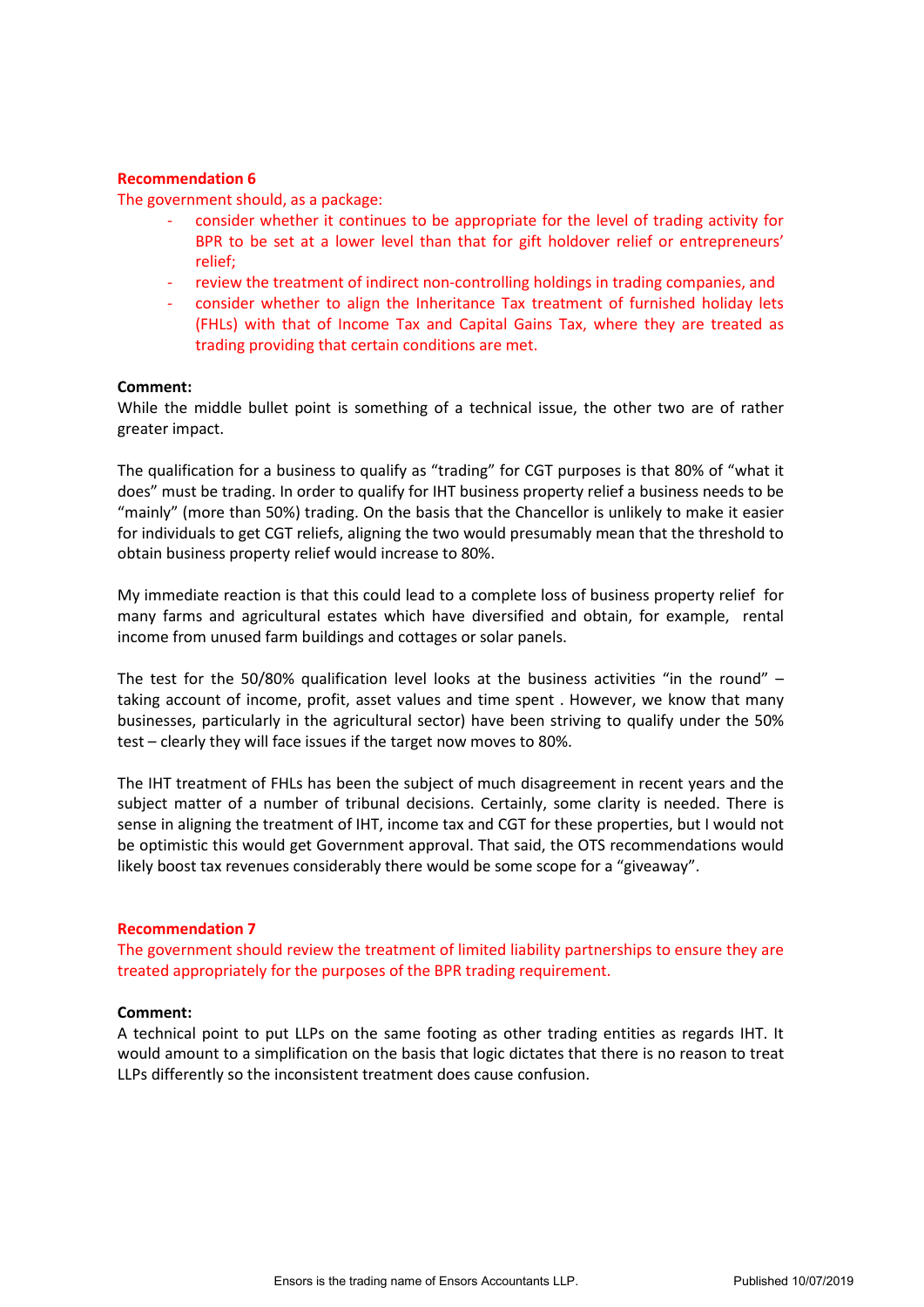#### **Recommendation 8**

HMRC should review their current approach around the eligibility of farmhouses for APR in sensitive cases, such as where a farmer needs to leave the farmhouse for medical treatment or to go into care.

#### **Comment:**

The proposal is to have more certainty from HMRC as to when a farmhouse would cease to qualify as such for APR purposes if the owner is forced to leave – for example to go into care or to have medical treatment.

Greater certainty on this point would certainly be useful as the issue has proved troublesome for professionals advising in this unfortunate, but increasingly common, situation.

#### **Recommendation 9**

HMRC should be clear in their guidance as to when a valuation of a business or farm is required and, if it is required, whether this needs to be a formal valuation or an estimate.

#### **Comment:**

Formal valuations can be expensive, particularly if there is a substantial estate to be valued. Therefore, if a relief (e.g BPR or APR) is to be claimed that will reduce the taxable value to nil, is there a need to pay for full valuations? Clear guidance would certainly simplify the position.

#### **Recommendation 10**

The government should consider ensuring that death benefit payments from term life insurance are Inheritance Tax free on the death of the life assured without the need for them to be written in trust.

#### **Comment:**

This would represent a very useful simplification. If an individual takes out a life insurance policy to pay out on their death then it is best to write this in trust in order to ensure that the policy pay-out on death does not get included within the deceased's estate and taxed to IHT. Legislation taking such policy payments outside of the deceased's estate would not only simplify the position but would be a win-win for a Government that is looking to introduce new legislation that will see all trusts having to register online and is looking at massive noncompliance from those with such policies who are unlikely to realise they have a requirement to register.

#### **Recommendation 11**

The government should review the Pre-owned Asset (POAT) rules and their interaction with other Inheritance Tax anti-avoidance legislation to consider whether they function as intended and whether they are still necessary.

#### **Comment:**

POAT was an "overkill" reaction to tax avoidance issue that, while it dealt with the avoidance, also created issues in a number of innocent situations. It is arguable that to the extent it originally worked as intended, it is no longer needed as other legislative changes mean the avoidance that was taking place is now blocked anyway. If the rules are no longer needed there